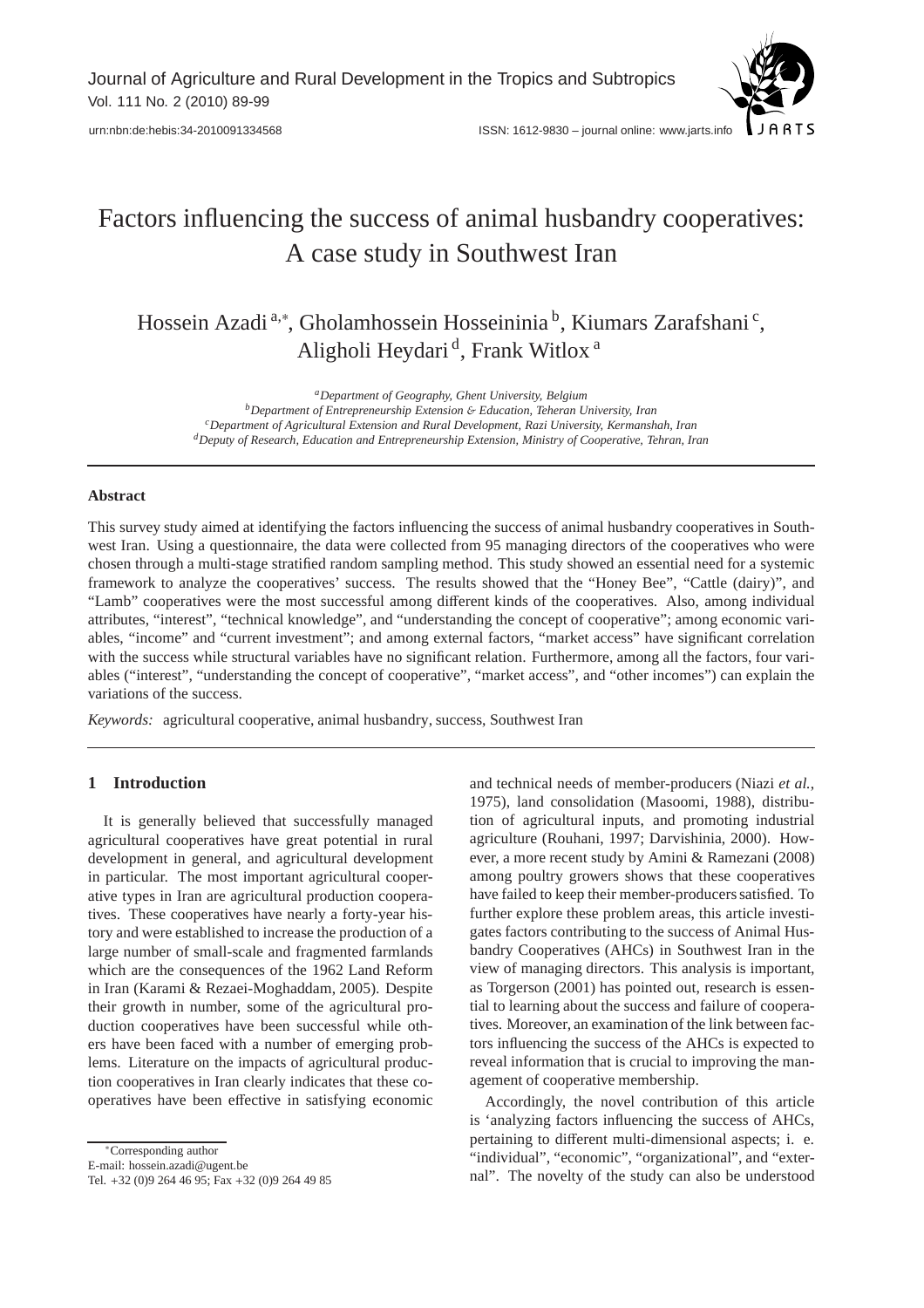since such a comprehensive investigation for the success factors of the AHCs has never been done in Iran formerly.

## *1.1 Factors influencing the success of cooperatives*

With diversity in method as well as subject matter, understandably from country to country (Azadi & Karami, 2001), a growing body of literature seeks for factors influencing the success of cooperatives. Due to the origin of researchers, the literature has focused on some special factors and neglected others. Indeed, there is no systematic framework to comprehensively assess factors influencing the success of cooperatives. Here, we review the literature aiming at developing a theoretical framework for our study.

Different studies have considered the 'demographic' attributes of the directing board and members of cooperatives, their active participation, loyalty to the cooperatives, and trust to each other (Hakelius, 1996; Azadi & Karami, 1999). In a study of farmer-owned cooperative organizations, Wadsworth (2001) concluded that the demographic attributes of the managing directors are essential for the cooperatives' success. Oosterhof *et al.* (2009) consider individuals' differences for understanding the cooperatives' behavior and Kirkman *et al.* (2004) report the results of an investigation on how demographic heterogeneity in team working influences team empowerment and team effectiveness. Dakurah *et al.* (2005) also noted that the attitude of the managing directors towards their cooperatives is a significant predictor of their patronization behavior. Bhuyan (2007) determined the human factor in cooperatives and argued that without having an active board of directors, cooperatives cannot survive in long-run. Moreover, his analysis indicated that a good understanding of the managing directors' attitude and the members' behavior is necessary because the success of cooperatives may sleep on it.

In line with cooperative principles, Gunn (2006) revealed that the impact of competition among agricultural cooperatives may be mitigated by the attachment that members have to cooperative principles and cooperation among cooperatives. The performance of a business is often related to the commitment of its employees to collective values, which itself is a prerequisite for the cooperatives' behavior (Tremblay *et al.*, 2000). Costa (2003) found that trust between members in team working is positively related to the cooperatives' behavior and negatively to monitoring colleagues, indicating that the trust can work as a substitute for such a monitoring task. Managers also need to hold team members accountable for their behaviors (e.g. participative, cooperative, communicative, and forgiving) that encourage a high quality exchange relationship (Cole *et al.*, 2002). Teams that develop cooperative works appear to be in

a good position to reflect successfully on their performance (Tjosvold et al., 2004). Such actions reflect the degree of cooperative interactions between partnering. Past researches have documented that cooperative actions enhance alliance outcomes (Lui & Ngo, 2005). In sum, understanding the cooperation concept in cooperative relations, fostering or maintenance of social interactions should be considered as a goal (du Plessis, 2008) and an instrument for the survival of a cooperative (Brislin *et al.*, 2006).

Furthermore, the cooperative principles have also been challenged by the heterogeneity of cooperatives' members in farm size, cultural background, and farm technology and practices. This heterogeneous membership, according to Hovelaque *et al.* (2009), affects the relationship between agricultural cooperatives and their members, which in turn, influences members' satisfaction toward cooperative management. Karantininis & Zago (2001) suggest that if managing directors do not develop new approaches to cope with the members' heterogeneity and disengagement, they will only attract unsatisfied and inefficient producers. Consequently, the low level of satisfaction among the members may demotivate them in collective actions and thus causes cooperatives to fail. This is the case in Abdelrahman & Smith's (1996) study which shows some agricultural cooperatives in Sudan have not been successful because of the lack of the members' motivation in collective actions.

Esman & Uphoff (1988) have generally discussed that local membership organizations are often overlooked for the contributions they have and can make toward rural development. According to them, the success should be assessed based on the "human" contributions of cooperatives to rural development interventions. The contributions have already received much attention from researchers who have tried to find out how human attributes manipulate the 'success'. The main reason for such a common focus, according to Arthur & Cook (2009), is that the managing directors of cooperatives are under an increasing pressure to demonstrate a link between human resource functions and the financial performance of their firm.

Factors contributing to the success and failure of cooperatives are not limited to those mentioned above; other explanations have also been offered. In a qualitative analysis of the success and failure determinants of agricultural cooperatives in Central Kenya, Nyoro & Ngugi (2007) noted that economic, organizational, and individual attributes such as high-quality products, appropriate skills, and education of management committee and staff members contribute to the success of cooperatives. In addition, debt burden, wrangles, hostilities, and vulnerability to competition are associated closely with unsuccessful cooperatives. The findings of a study conducted by Unal et al. (2009) among fishery coop-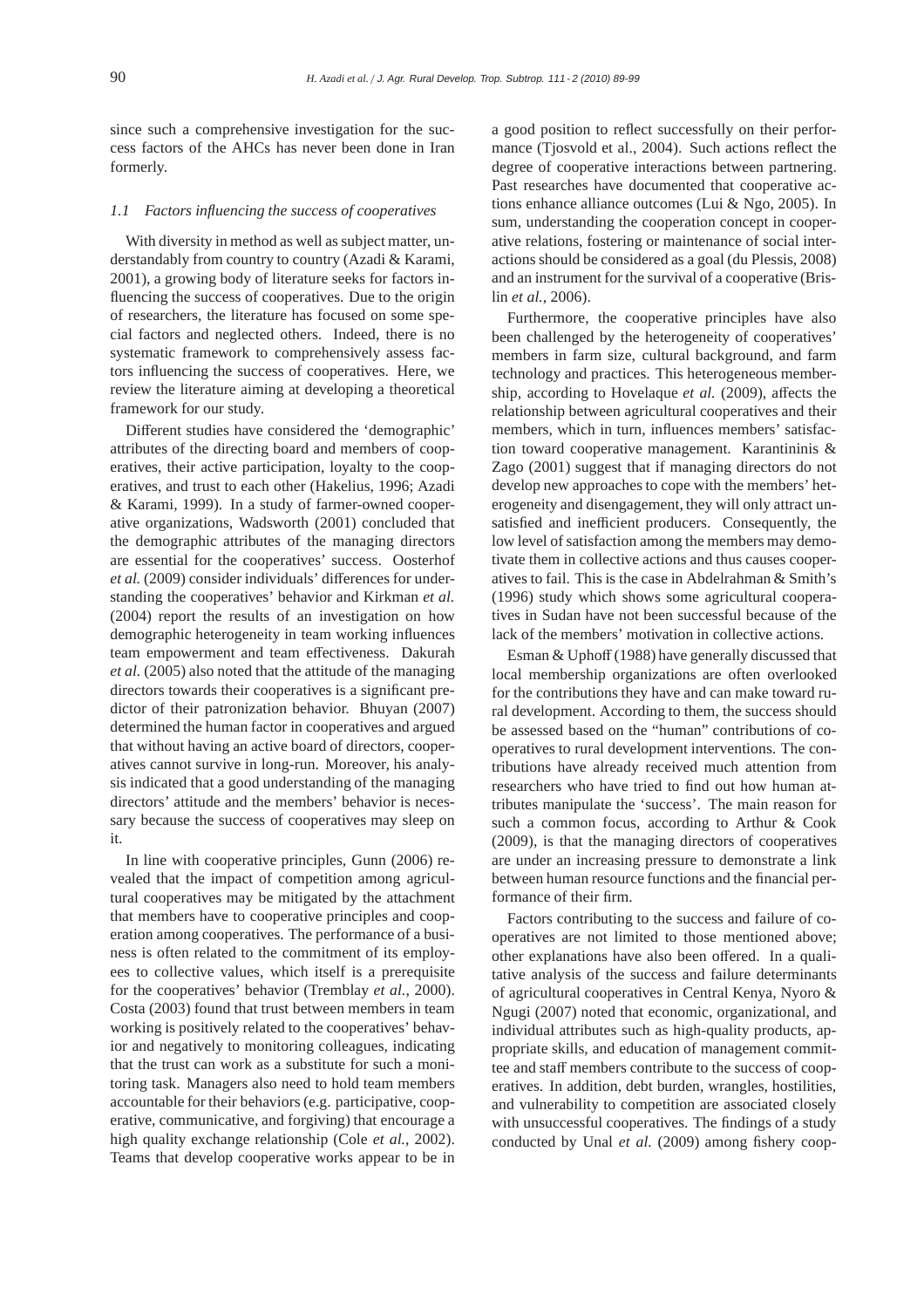eratives in Turkey introduce a few financial, organizational, educational, and legislative problems as the reasons for failure of almost all the fishery cooperatives. They concluded that such a multi-functional complex organization as 'cooperative', should be assessed by using a more comprehensive framework. According to Prichard *et al.* (2007), a cooperative, as a harmonized organization, needs a holistic framework and therefore, a set of attributes to be analyzed. In the next section we have tried to develop such an inclusive framework.

#### *1.2 Theoretical framework*

As thus far discussed, most of scholars have focused on micro level of analysis and therefore have measured some individual and organizational attributes (Baugh & Graen, 1997; Kirchmeyer, 1995; Lichtenstein *et al.*, 1997; Hobman *et al.*, 2004; Zeuli, 2003) while neglected the importance of other factors. Indeed, cooperatives' behavior is a multi-dimensional concept that may be manifested in a number of domains (Buckley & Casson, 1988). Thereby, a set of variables should be taken into account when assessing a cooperative. According to the general goal of this study, we have classified the variables into four categories (Fig. 1).

As shown in Figure 1, theoretically, there are four main categories which can (in)directly contribute to the success; i.e. "individual", "economic", "structural", and "external". The definition of and some examples for each category are presented as following:

*Individual*. According to Suber (2002), an individual attribute is a variable ranging over individual objects from the domain of a system. It is a personal attribute which changes from one person to another. Such attributes can therefore be different among individuals. In this study, we consider this attribute as both demographic features (e.g. age and education level) and personal values or attitudes (e.g. interest and knowledge).

*Economic*. According to (Taylor & Frost, 2008), an economic variable includes any economic measurement that can vary over a range of values. In the view of Black (2002), an economic variable measured in money terms. Examples include national income data, price, and wages levels. In this study, we mainly consider this attribute as cost, incomes, and investments of a cooperative.



**Fig. 1:** *Theoretical framework: factors influencing the success of AHCs.*

*Structural*. Esman & Uphoff (1988) in their famed book "Local Organizations, Intermediaries in Rural Development" considered a structural variable as an attribute which shows the structural feature of a rural organization. Due to them, structural attributes can change from one organization to another. Here, we consider this attribute as a variable which draws the structure of a cooperative (e.g. no. of members, workers, and facilities).

*External*. Shah (1995) explained that all cooperatives work in a complex external atmosphere which cannot easily be controlled by them. According to him, several external factors affect cooperatives while they should react internally. The external actions could for example, be lack of a resource while internal reactions might be an internal decision on minimizing the resource utilization. In this study, we consider an external attribute as an aspect that may (in)directly affect the performance of a cooperative (e.g. development levels of the region where a cooperative is located as well as market access).

#### *1.3 Objectives and hypotheses*

The general purpose of this study is to explore factors influencing the success of AHCs in Southwest Iran. Accordingly, the specific objectives are: i) to determine the success rate  $<sup>1</sup>$  of the AHCs; ii) to understand the as-</sup> sociation between the success and different individual, economic, structural, and external factors; and iii) to discover the main predictors of the success.

Due to the objectives and theoretical framework, the following hypotheses can be formulated:

- Hypothesis 1: The success rate is different among the AHCs.
- Hypothesis 2: Some of the (individual, economic, structural, and external) factors have significant associations with the success.
- Hypothesis 3: Some of the factors determine the success rate.

## **2 Research methods**

This study was conducted through a survey research. Using a questionnaire, the data were collected through several personal interviews with the managing directors of the AHCs in Southwest Iran.

## *2.1 Study site*

This study was conducted in Kohgilooye-va-Boyerahmad located in Southwest Iran. The province is one of the thirty one provinces of Iran which covers an area of 15,563 square kilometers, with a population

<sup>&</sup>lt;sup>1</sup>The 'success rate' is defined in the section  $"2.3$ . Data analysis".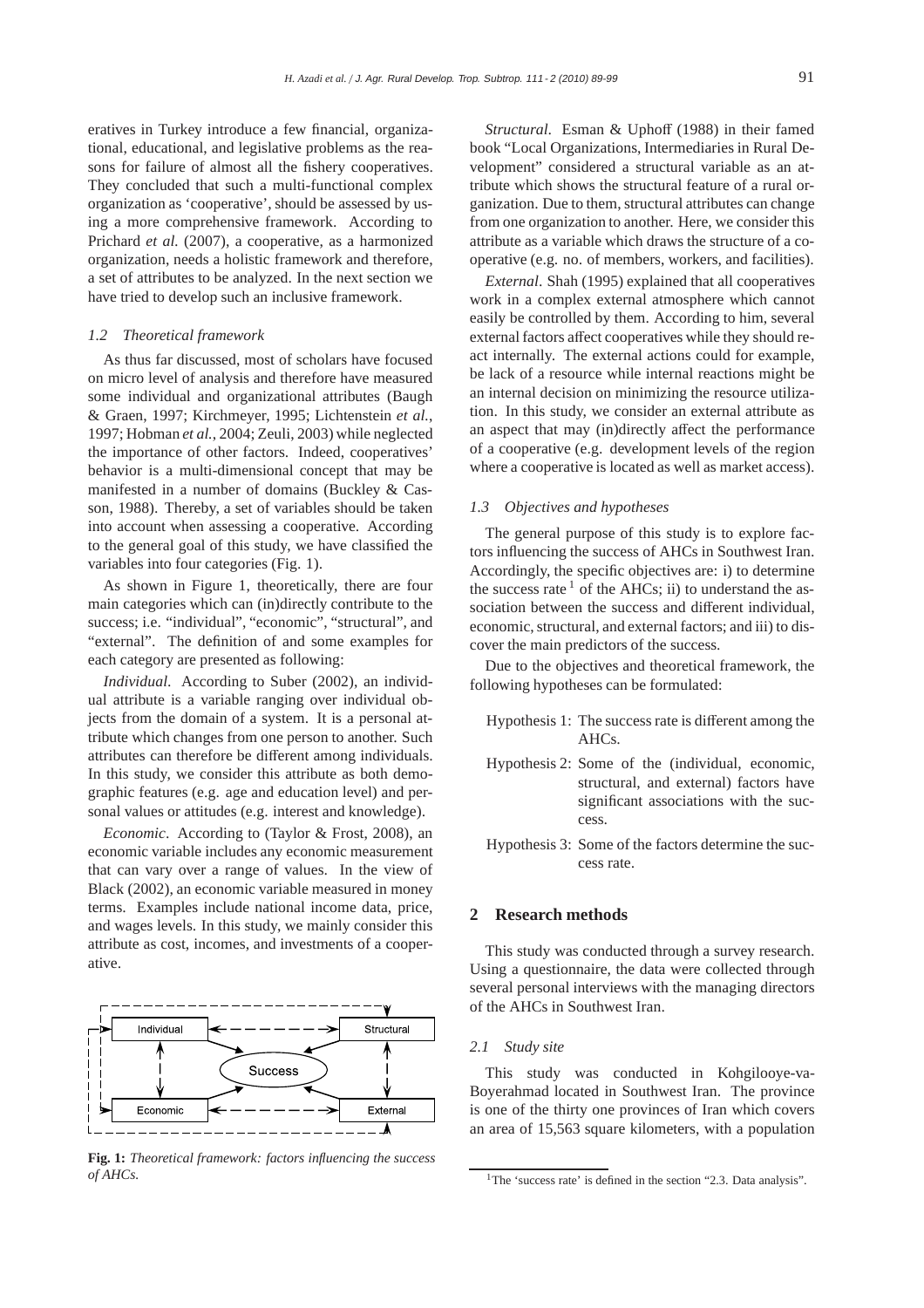of 634,000 inhabitants in 2006 (the latest published population census in the country). Yasooj (the capital), Dena, and Gachsaran are the main cities of the province that include 323 AHCs (Figure 2).



**Fig. 2:** *The geographical view of the study site. (Main cities: Y: Yasooj (the capital); D: Dena; G: Gachsaran)*

The main reason to study this province was the vast investments of the Iranian government on the cooperatives in order to create more job opportunities in this province that suffers deeply from inequity and low levels of social participation of the local people.

## *2.2 Study sample*

The population of this study includes all the 323 AHCs in the province. The cooperatives are classified in seven categories due to their productions which are "Egg", "Goat", "Lamb", "Cattle (dairy)", "Chicken", "Honey Bee", and "Cattle (beef)". In total, 95 cooperatives were selected through a multi-stage stratified random sampling method. To derive a representative sample, and as Crowley *et al.* (2005) discussed that the success cannot immediately be evaluated after establishing a cooperative, the sample of this study includes those cooperatives which were established, at least, three years ago. This means that 95 interviews were conducted with managing directors of the cooperatives. The response rate (see Baruch & Holtom (2008, p.1155) was complete ( $RR = 100\%$ ) since all the interviews were personally conducted by the first author lasted 3 months (Table 1).

#### *2.3 Data analysis*

The data were analyzed using SPSS software (version 16). To understand the behavior of cooperatives,

|  |  |  |  | Table 1: The study sample. |
|--|--|--|--|----------------------------|
|--|--|--|--|----------------------------|

|                         | Sample    |            |  |  |  |
|-------------------------|-----------|------------|--|--|--|
| Cooperatives            | Frequency | Percentage |  |  |  |
| Egg                     | 19        | 19.9       |  |  |  |
| Goat                    | 14        | 14.8       |  |  |  |
| Lamb.                   | 14        | 14.8       |  |  |  |
| Cattle (dairy)          | 13        | 13.6       |  |  |  |
| Chicken                 | 11        | 11.6       |  |  |  |
| Honey bee               | 10        | 10.5       |  |  |  |
| Cattle (beef)           | 14        | 14.8       |  |  |  |
| Total                   | 95        | 100        |  |  |  |
| Response Rate $= 100\%$ |           |            |  |  |  |

38 questions in four different categories, which are "individual" (8 questions), "economic" (10 questions), "structural" (12 questions), and "external" (8 questions), were asked from the managing directors and considered as independent factors influencing the success.

In this study, "success", as the main dependent variable, is defined as the function of maximizing three different developmental goals; i.e. "income", "participation", and "equity" that could potentially be gained by the cooperatives (see Esman & Uphoff (1988)). In other word, a successful cooperative should be able to: increase the "income" of the members; promote their "participation" in the rural activities, and enhance the "equity" among the members<sup>2</sup>. To estimate the success rate, 50 questions in the three dependent indexes (14, 20, and 16 questions, respectively for income, participation, and equity) were asked from the managing directors.

The questions were formulated using a 5-point Likert's continuum (very low, low, moderate, high, and very high). The validity of the questionnaire was approved through face validity and the reliability was confirmed by the estimation of Cronbach's alpha coefficients for the following indexes (Table 2):

> $\alpha_{(income)} = 0.71$  $\alpha_{(participation)} = 0.81$  $\alpha_{(eavity)} = 0.77$

<sup>&</sup>lt;sup>2</sup>It should be noted that such a comprehensive definition of success is novel that was not previously used in other studies. Indeed, the success has often been defined based upon one or a limited number of such developmental goals. Accordingly, the results of this study are comparable with other studies in a way that it covers most of the assessed factors in previous studies.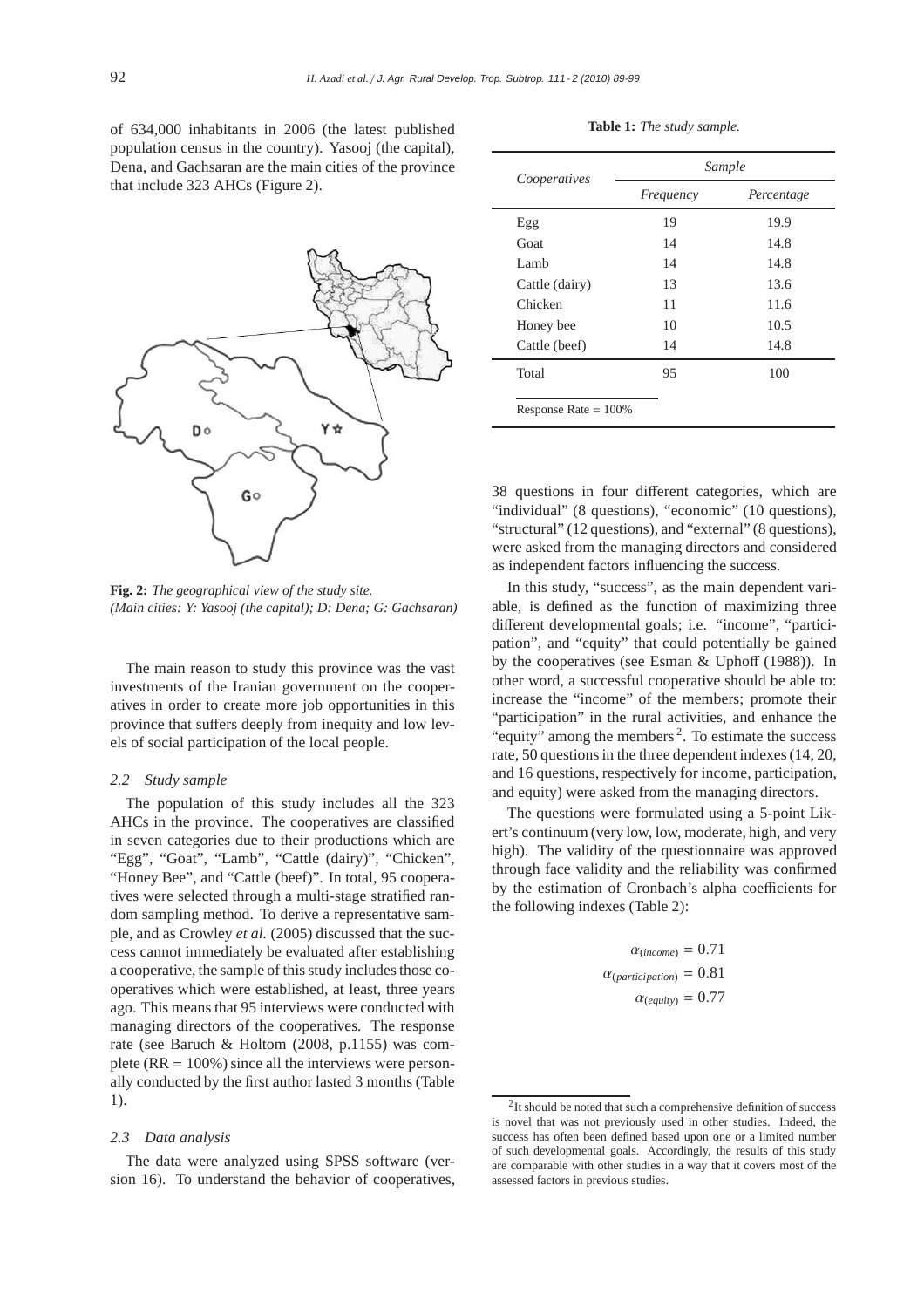| <i>Success</i>                                      | SD<br>$Mean \#$ |      | Cronbach's $\alpha$ | <i>Success</i> |               |        |
|-----------------------------------------------------|-----------------|------|---------------------|----------------|---------------|--------|
|                                                     |                 |      |                     | <i>Income</i>  | Participation | Equity |
| Income                                              | 2.03            | 0.38 | 0.71                | 1.00           |               |        |
| Participation                                       | 2.81            | 1.05 | 0.81                | $0.22*$        | 1.00          |        |
| Equity                                              | 3.33            | 0.54 | 0.77                | 0.18           | $0.34**$      | 1.00   |
|                                                     |                 |      |                     |                |               |        |
| *: $P \le 0.05$ ; **: $P \le 0.01$ ; # Range: 0 − 4 |                 |      |                     |                |               |        |

**Table 2:** *Descriptive statistics, reliability and correlation between the indicators of dependent variable.*

# **3 Results and discussion**

## *3.1 AHCs' success*

ANOVA estimation was run to test the first hypothesis. As shown in Table 3, there are differences among the cooperatives addressing different degree of success where the "Honey Bee", "Cattle (dairy)", and "Lamb" are significantly estimated as the most successful (157.15, 135.85, and 122.50 respectively) and "Goat", "Chicken", and "Cattle (beef)" as the least  $(25.22, 40.10,$  and  $52.45$ , respectively). Mean success of the "Egg" cooperatives (63.75) stands between these two groups showing no significant difference with the most and least successful groups.

**Table 3:** *Means comparison of the success among the cooperatives (ANOVA); F* = *86.59; Sig.* = *0.03*

| Cooperative    | Mean # $\dagger$    |
|----------------|---------------------|
| Egg            | 63.75 ab            |
| Goat           | 25.22a              |
| Lamb           | 122.50 <sub>b</sub> |
| Cattle (dairy) | 135.85 b            |
| Chicken        | 40.10a              |
| Honey Bee      | 157.15 b            |
| Cattle (beef)  | 52.45 a             |

(estimated by LSD;  $P \le 0.05$ ); # Range:  $0 - 200$ 

Although theoretical predictions and empirical evidences support this opinion that agricultural collective activities are much less efficient than independent family farms (Deininger, 1997), Gripsrud *et al.* (2000) state that the production type of an agricultural cooperative can also be important on the success rate.

But which factors contribute to the success? In the next sections, we will first try to explore whether there are some associations between the main factors and the success (the second hypothesis), and then find out the main factors contributing to the success of cooperatives (the third hypothesis).

## *3.2 Individual factors and success*

To explore the association between the individual attributes of the managing directors and the success of the AHCs, both Spearman and Pearson coefficients are estimated in Table 4. As shown in the table, among the individual attributes, three factors have significant correlation with the success which are "understanding the concept of cooperative"  $(R = 0.39)$ , "technical knowledge"  $(R = 0.27)$ , and "interest"  $(R = 0.42)$ . As all the coefficients are positive, when the interest of the managing director, his technical knowledge, and his understanding about the concept of cooperative increase, the success rate of his cooperative also increases. It shows the importance of the individual attributes of the managing directors on the success of cooperatives.

**Table 4:** *Correlations between the individual factors and the success (Spearman and Pearson coe*ffi*cients)*

| Individual factors of the managing director | R        |
|---------------------------------------------|----------|
| Age                                         | 0.04     |
| Education                                   | 0.02     |
| Experience                                  | 0.07     |
| Understanding the concept of cooperative    | $0.39**$ |
| Technical knowledge                         | $0.27*$  |
| Personal (economic) benefits                | $-0.08$  |
| <b>Interest</b>                             | $0.42**$ |
| *: $P < 0.05$ : **: $P < 0.01$              |          |

Several studies support this finding. Milliken & Martins (1996) emphasized on individual heterogeneity, defined as the extent to which directing board members are different with respect to individual characteristics. Purvis (2007) believes that a cooperative manager needs a lot of expertise and understanding of the collective work. He argues that like other businesses, the manager has to challenge with different dilemmas which need high technical knowledge and understanding of the collective work.

Like Gripsrud *et al.*'s (2000) study, in our study, age differences and education level have no significant asso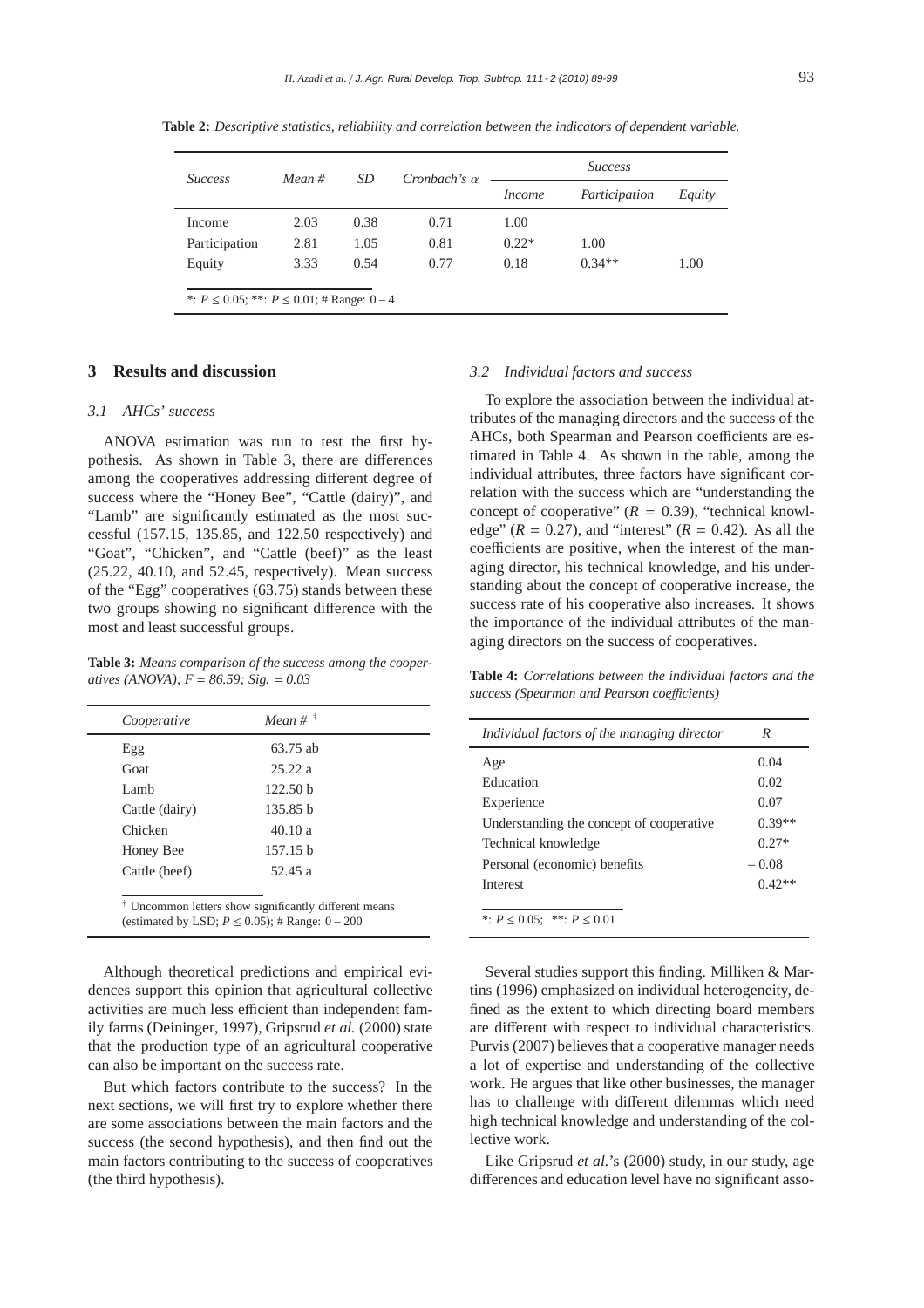ciations with the success of the cooperatives. Although Scribner (2007) discusses that the experienced managing directors and directing board members can better realize the key points of the success, our findings show that 'experience' has no significant correlation with the success.

## *3.3 Economic factors and success*

Economic factors always play a crucial role in every business, especially in collaborative firms like cooperatives. To explore the association between the economic factors and the success, several Pearson coefficients are estimated. As shown in Table 5, most of the factors have significant correlations with the success. While 'earned income<sup>3</sup> from selling the cooperative's productions', 'other incomes', and 'current investment' have significant positive coefficients  $(R = 0.22, 0.32, \text{ and } 0.27, \text{ re-}$ spectively), 'cost' has negative  $(R = -0.25)$ . This means when the income and current investments increase, the success rate will also increase. On the contrary, the more the costs are, the less the rate will be.

**Table 5:** *Correlations between the economic factors and the success (Pearson coe*ffi*cients)*

| Economic factors                                            | R        |
|-------------------------------------------------------------|----------|
| Costs                                                       | $-0.25*$ |
| Earned income from selling the<br>cooperative's productions | $0.22*$  |
| Other incomes                                               | $0.32*$  |
| Foundation investment                                       | 0.03     |
| Current investment                                          | $0.27*$  |
| *: $P < 0.05$                                               |          |

This finding is supported by several studies. Campbell (2001) observed that the most successful livestock cooperatives cannot survive without current investments. Carlberg *et al.* (2003) also believe that cooperatives need large investment injections to deal properly with market fluctuations. Prakash (2000a) believes that agricultural cooperatives, to be effective, need to deliver adequate and timely credit facilities leading to higher productivity. According to him (Prakash, 2000b) some of the problems faced by agricultural cooperatives have, among others, been lack of capital resources and credit. Due to Brislin *et al.* (2006), the reality of limited

resources can sometimes discourage the cooperatives' behavior and actually promote contentious and hard tactics (Deutsch, 1990) up to and including deliberate deception and omission during interactions and negotiation. Tremblay *et al.* (2000) generally discuss that the resources play a crucial role in their success and can influence both own and others' outcomes, as according to Wageman (1995), their interdependency is very high.

#### *3.4 Structural factors and success*

Structural factors are the features of a cooperative which often define shape and the composition of a cooperative. In other words, they show how a cooperative is configured. To understand whether or not these features (which are here "no. of members", "members' relationships", "no. of workers", "facilities", and "years of operation" of the AHCs, have any significant association with the success), both Spearman and Pearson correlations are employed. As Table 6 shows, none of these factors showed any significant relation with the success. It means the variations of the success cannot be predicted by the structural factors.

**Table 6:** *Correlations between the structural factors and the success (Spearman and Pearson coe*ffi*cients)*

| Structural factors     | R    |  |
|------------------------|------|--|
| No. of members         | 0.09 |  |
| Members' relationships | 0.16 |  |
| No. of workers         | 0.06 |  |
| Facilities             | 0.10 |  |
| Years of operation     | 0.14 |  |

This finding rejects the results of the study by Wadsworth (2001) who found that the members' relations are essential to the cooperatives' success. In this regard, Carlberg *et al.* (2003) outlined how facilities can help a cooperative to become successful. As 'years of operation' shows no significant correlation with the success, the finding also rejects the results of the study by Crowley *et al.* (2005) who believe that "success" means sustained, rather than short-term, tactical or temporal achievement.

## *3.5 External factors and success*

External factors are defined in this study as those traits which can be found not inside but outside of a cooperative. Such factors can influence the cooperative functions in different direct and indirect ways. Table 7 shows the correlation between the external factors and the success. Based on the table, among different factors, only "market access" has significant positive correlation  $(R = 0.36)$  with the success. It means when a cooperative has more access to the market, its more success rate can be expected.

<sup>3</sup>Please note that the 'earned income of a cooperative' does not necessarily result in the 'increased income of members'. The former can be invested again in cooperatives while the latter is responsible directly for the members' incomes and contributes therefore to the success rate. Here, we have tried to find out whether there is an association between the success and 'earned income' of the AHCs (and not necessarily members).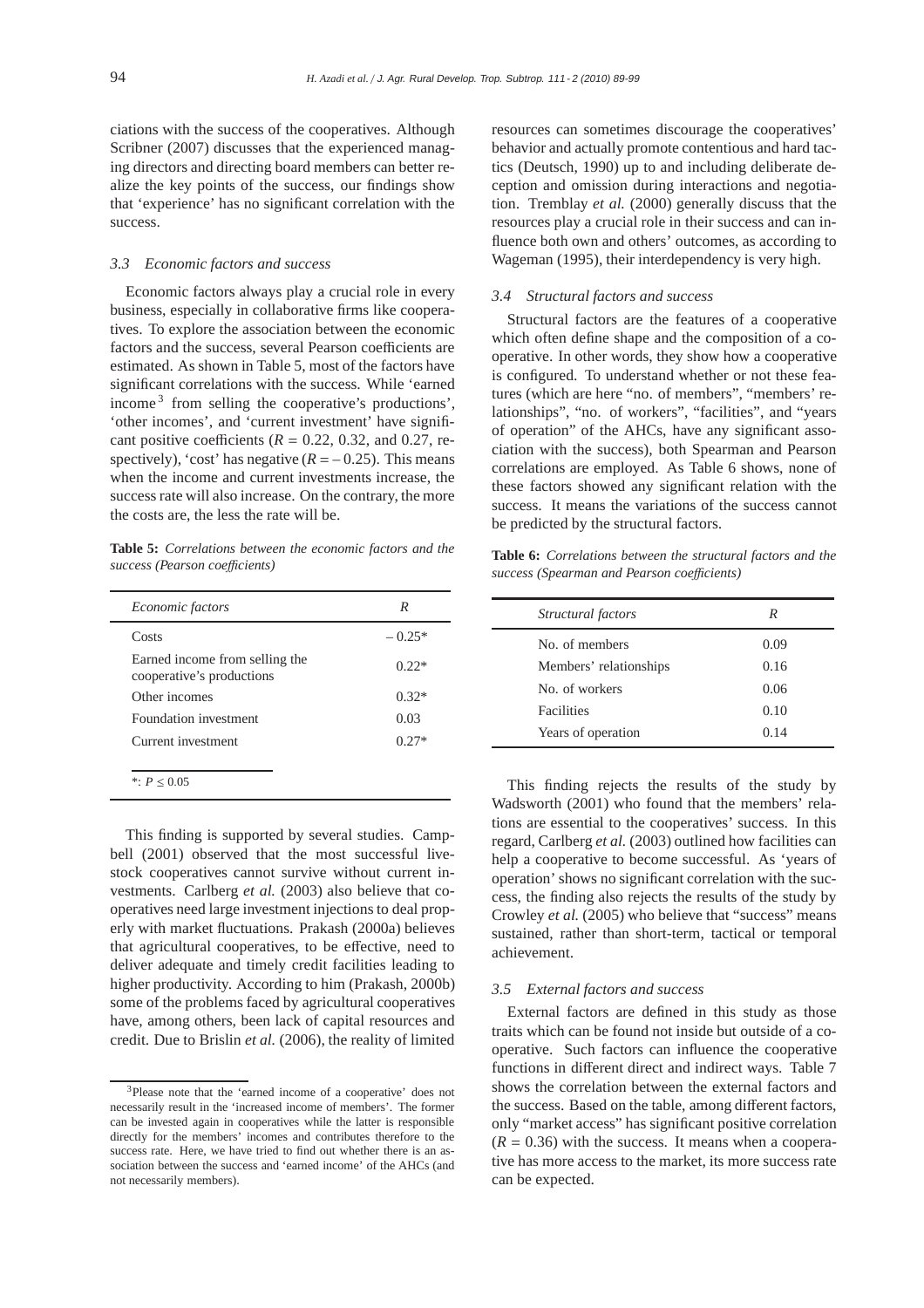**Table 7:** *Correlations between the external factors and the success (Spearman and Pearson coe*ffi*cients)*

| <b>External</b> factors             | R        |
|-------------------------------------|----------|
| Development level of the region     | 0.18     |
| Duration of the project's execution | $-0.18$  |
| No. of cooperatives in the region   | $-0.14$  |
| Market access                       | $0.36**$ |

This finding is supported by Prakash (2000a) who believes that agricultural cooperatives, to be effective, need high levels of market accessibility. Ollila & Nilsson (1997) also believe no matter what type and nationality a cooperative holds, the success of agricultural cooperatives is contingent upon their ability to access to market and adapt to the market signals. The importance of the market access is also shown by Wickremarachchi (2003) who believes that people are generally motivated to form cooperatives to obtain or provide goods and/or services to themselves or to the public community through market.

## *3.6 Factors influencing the success*

In order to understand the interactions between the main individual, economic, structural, and external factors which can influence the success rate of the AHCs (the third hypothesis) and predicting their influence on the variations of the success, a multi-variable linear regression is estimated. In this analysis, all the factors are entered by stepwise method. As shown in Table 8, among all, four factors which are "interest", "understanding the concept of cooperative", "market access", and "other incomes" are entered to the equation. In other words, among the economic factors, one variable; among the individual factors, two variables; and among external factors, one variable are entered to the equation that can totally explain 73% of the variations of the dependent variable (success)  $(R^2 = 0.73)$ . As shown in the table, none of the structural factors are entered to the equation and therefore have no influence on the success. Beta coefficients show that increasing one unit to the standard deviation of "interest", "understanding the concept of cooperative", and "other incomes", will respectively cause 0.61, 0.48, 0.47, and 0.39 of the increase in the standard deviation of the success<sup>4</sup>.

The Durbin-Watson statistic was run to find whether autocorrelations in the residuals exist. The result of this test detects no autocorrelation in the residuals of the estimated equation (DW =  $1.91$ )<sup>5</sup> in the table. This means between the variables entered to the equation, there is no autocorrelation and therefore we can trust that they have independent influence on the success.

Accordingly, the results of Table 8 confirm the third and main hypothesis of this study. The above-estimated factors have already been confirmed in different studies. For example, lack of interest from members to work cooperatively was found by Unal *et al.* (2009) as an essential factor in the success of cooperatives. Ozdemir (2005) compared three types of agricultural cooperatives in Turkey and concluded that the attitude of managing directors toward the cooperative principles is a key determinant for the success. Trechter *et al.* (1997) discussed that the success of a cooperative depends largely on the commitment of its members and how members well understand the meaning of "cooperation". It also depends heavily on the manager's own motivation to do a good job.

Bruynis *et al.* (2001) emphasize the importance of having effective board of directors to the success of cooperatives. Their position of managing director as the link between members and management has also been emphasized by the USDA's (2002) study. A good relationship between directors and members requires a good understanding of the 'cooperation' concept from both (USDA, 2001). Due to Yee Ng & van Dyne (2005, p. 519), when a managing director has strong norms for cooperation, members will be encouraged to share their information and consequently expect from each other to enhance task completion. These shared expectations create obligations for members to help each other. Conversely, groups with weak cooperative norms tend to emphasize independence rather than cooperation leading to greater differentiation among members which, in turn, may discourage helping behavior.

Also, to be successful, cooperatives need to access to market (Sexton & Iskow, 1988; Harris *et al.*, 1996) which, depends on their size, could be niche markets or larger. In the supply chain from farmers to consumers, access to market is very crucial (Ortman & King, 2007) as such accessibility let both farmers and consumers meet and deal with each other. Due to Pinto (2009), access to market is one of the main six areas of intervention that needs to be addressed by different stakeholders in the development of agri-rural cooperatives. According to the USDA's (2002) study, to be successful in fulfilling the needs of farmers, agricultural cooperatives must be able to provide an appropriate eco-

<sup>&</sup>lt;sup>4</sup>Please note that the mentioned variables have already showed significant associations with the success (see Tables 4-7). However, as the correlation analysis does not detect any interaction between the independent variables, we have further analyzed the interactions by estimation of a regression equation and their influence on the 'success' (as shown by  $R^2$  and Beta coefficients).

<sup>5</sup>The Durbin-Watson statistic ranges from 0 to 4. A value near 2 (1.80 to 2.20) indicates non-autocorrelation; a value toward 0 indicates positive autocorrelation; a value toward 4 indicates negative autocorrelation.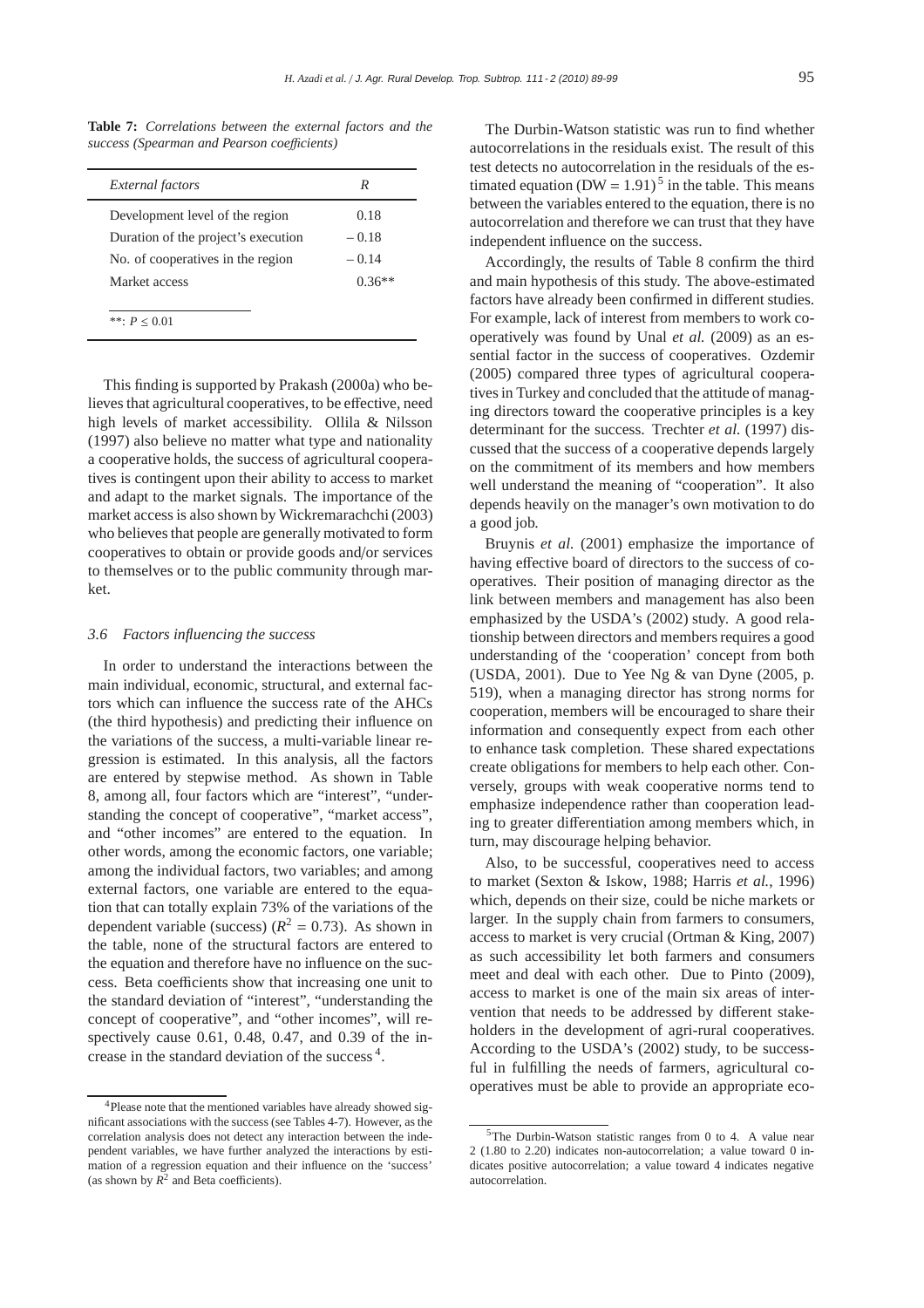| Included variables                                                 |              |       |              |               |  |
|--------------------------------------------------------------------|--------------|-------|--------------|---------------|--|
| Variable                                                           | B            | SE B  | <b>Beta</b>  | Sig.T         |  |
| Interest                                                           | 2.27         | 0.50  | 0.61         | 0.000         |  |
| Understanding the concept of cooperative                           | 2.96         | 0.82  | 0.48         | 0.001         |  |
| Market access                                                      | 3.16         | 0.98  | 0.47         | 0.000         |  |
| Other incomes                                                      | 7.36         | 2.15  | 0.39         | 0.002         |  |
| Constant = $11.89$ ; F = $12.55$ ; Sig. F = $0.0001$ ; D.W. = 1.91 |              |       |              |               |  |
| Step                                                               | Multiple $R$ | $R^2$ | $R^2$ adjust | $R^2$ changed |  |
| 1. Interest                                                        | 0.54         | 0.29  | 0.25         | 0.29          |  |
| 2. Understanding the concept of cooperative                        | 0.67         | 0.55  | 0.40         | 0.25          |  |
| 3. Market access                                                   | 0.81         | 0.66  | 0.61         | 0.11          |  |
| 4 Other incomes                                                    | 0.89         | 0.73  | 0.69         | 0.07          |  |

**Table 8:** *Multi-variable regression analysis of factors influencing the cooperative success (Method: stepwise)*

nomic response to the market signals realized by members. Accordingly, the USDA (1997) has already established MAP (Market Access Program) to help agricultural cooperatives in the country to increase their access to market.

Finally, the strength of a cooperative depends, in part, upon its ability to mobilize its resources and members not only in gaining market share and achieving economic growth, but also in maintaining members' commitment, satisfaction and retaining them (Dakurah *et al.*, 2005). Carlberg *et al.* (2003) discuss that the success of new generation cooperatives is mostly predictable by income. Von Pischke & Rouse (2004) believe that like every business, agricultural cooperatives require capital and economic profits to be successful. They believe agricultural cooperatives in developing countries increasingly find themselves with lower levels of financial supports while they are obliged to compete in the open market.

# **4 Conclusion**

Compared with the previous studies on 'agricultural cooperatives' in general, and the AHCs in particular, this study has two main implications:

*Theoretically*, it showed an essential need for a comprehensive framework to analyze the cooperatives' performance. In this study, we tried to get closer to such a systemic framework. However, the proposed framework should further be tested empirically by some other study areas in order to explore more variables that might contribute to the success of agricultural cooperatives. More studies will also be required in non-agricultural fields to critically adjust the framework. Furthermore, as this study focused only on the managing directors as the respondents, future studies should also include the visions of the AHCs' members.

The studies may also improve the four sets of proposed variables (e.g.) by reframing the four applied categories ("individual", "economic", "structural", and "external") in this study to three levels including "micro", "meso", and "macro" <sup>6</sup> . Additionally, in the future studies, it would be interesting to see whether the composite definition of the success (including "income", "participation", and "equity" maximization) can be improved. This is since one could assume that these elements of success may enter conflict with each other, in the sense that a cooperative has been able to raise income, but at the detriment of participation and/or equity. The aforementioned discussions show that we are aware that the proposed framework is the first step.

*Managerially*, the study showed that although there are many factors which have significant correlations with the success of the AHCs, the most important determinants of the success are the interest of managing directors and their understanding of the concept of cooperative, market access, and having other incomes for the AHCs. The first determinant can be taken into consideration when choosing a managing director by board members. This means, they should elect someone who knows the different dimensions of this challenging job and is therefore consciously interested in doing it. This is also regarded to the second determinant; i.e. 'understanding the concept of cooperative'. As previously discussed, many studies show that without understanding this fundamental concept, it would really be hard to collaborate cooperatively. In fact, some studies show that if a managing director does not act cooperatively, s/he will gradually loose the main goal of cooperative and this collaborative business will transform to other noncollaborative systems and therefore the success cannot

<sup>6</sup>To understand how such a three-level framework may work, see Azadi & Filson (2009).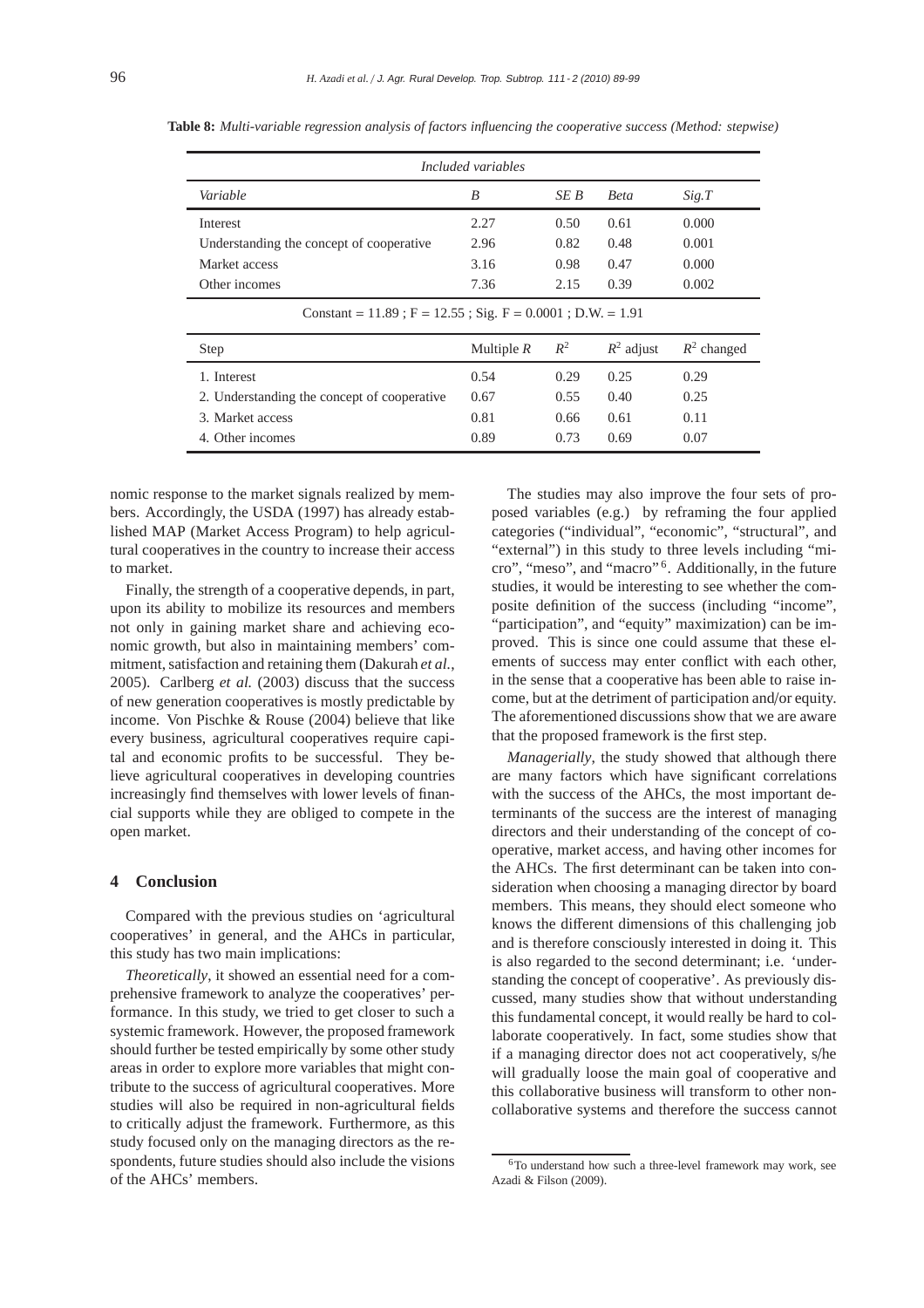be approached. The third determinant was identified as 'market access' which is quite solid in achieving the success in any business including cooperative. This factor might be seen more importantly when considering a production cooperative like an AHC. In fact and as other studies showed, having an easy access to market can potentially increase the chance of the members to keep their authority in defining the price and bargaining power. Finally, it is important to consider different sources of income for a cooperative as long as it does not loose its 'cooperation' identity. Having income's alternatives can increase the maneuvering power of the cooperative to survive when facing financial crises.

## **Acknowledgements**

The authors wish to thank all the managing directors who participated in this study and patiently answered the questions of the researchers.

# **References**

- Abdelrahman, A. H. & Smith, C. (1996). Cooperatives and agricultural development: A case study of groundnut farmers in western Sudan. *Community Development Journal*, 31 (1), 13–19.
- Amini, A. M. & Ramezani, M. (2008). Study of effective factors on success of poultry farm cooperatives in Gholestan and Mazandaran province. *Journal of Agricultural Science and Natural Resources*, 13 (2), 123–133. [in Persian].
- Arthur, M. M. & Cook, A. (2009). Shareholder returns for a catalyst award. *Group* & *Organization Management*, 34 (4), 432–448.
- Azadi, H. & Filson, G. (2009). Comparative study of agricultural extension systems: A systemic view. *Outlook on Agriculture*, 38 (4), 337–347.
- Azadi, H. & Karami, E. (1999). Constructs affecting the success of mechanization associations in Fars province. *Quarterly Journal of Rural Development Studies*, 3 (2), 27–64. [in Persian].
- Azadi, H. & Karami, E. (2001). Comparison of mechanization unit of rural cooperatives, production cooperatives and mechanization companies in Fars province, Iran. *Journal of Science and Technology of Agriculture and National Resources*, 5 (3), 33–48. [in Persian].
- Baruch, Y. & Holtom, B. (2008). Survey response rate levels and trends in organizational research. *Human Relations*, 61 (8), 1139–1160.
- Baugh, S. G. & Graen, G. B. (1997). Effects of team gender and racial composition on perceptions of team performance in cross-functional teams. *Group* & *Organization Management*, 22 (3), 366–383.
- Bhuyan, S. (2007). The "people" factor in cooperatives: An analysis of members' attitudes and behav-

ior. *Canadian Journal of Agricultural Economics*, 55, 275–298.

- Black, J. (2002). *A Dictionary of Economics*. London: Oxford University Press.
- Brislin, R., Worthley, R. & Macnab, B. (2006). Cultural intelligence: Understanding behaviors that serve people's goals. *Group* & *Organization Management*, 31 (1), 40–55.
- Bruynis, C., Goldsmith, P. D., Hahn, D. E. & Taylor, W. J. (2001). Critical success factors for emerging agricultural marketing cooperatives. *Journal of Cooperation*, 16, 14–24.
- Buckley, P. J. & Casson, M. C. (1988). A theory of co-operation in international business. In F. J. Contractor, & P. Lorange (Eds.), *Co-operative Strategies in International Business* (pp. 31–54). Lexington Books, Lexington, MA.
- Campbell, D. (2001). Hang on to the ranch. *Rural Cooperatives*, 68 (3), 14–22.
- Carlberg, J. G., Holcomb, R. B. & Ward, C. E. (2003). Success Factors for Value-Added New Generation Cooperatives. Selected Paper prepared for presentation at the Southern Agricultural Economics Association Annual Meeting, Mobile, Alabama, February 1- 5.
- Cole, M. S., Schaninger, W. S. & Harris, S. G. (2002). The workplace social exchange network: A multilevel, conceptual examination. *Group* & *Organization Management*, 27 (1), 142–167.
- Costa, A. C. (2003). Work team trust and effectiveness. *Personnel Review*, 32, 605–623.
- Crowley, E., Baas, S., Termine, P., Rouse, J., Pozarny, P. & Dionne, G. (2005). Organizations of the Poor: Conditions for Success. Food and Agriculture Organization of the United Nations. Prepared for the International Conference on Membership-Based Organizations of the Poor: Theory, Experience, and Policy, Ahmedabad, India. URL http://www.fao.org/ SD/dim\_in3/docs/in3\_050901a1\_en.pdf.
- Dakurah, H. A., Goddard, E. & Osuteye, N. (2005). Attitudes towards and Satisfaction with Cooperatives in Alberta. A Survey Analysis. Selected Paper prepared for presentation at the American Agricultural Economics Association Annual Meeting, Providence, Rhode Island, July 24-27.
- Darvishinia, A. (2000). Evaluating the Success of Rural Productive Cooperatives in Mozandaran Province. College of Agriculture, Tarbiat Modarres University, Tehran, Iran. [in Persian].
- Deininger, K. (1997). Collective agricultural production: A solution for transition economies? *World Development*, 23 (8), 1317–1334.
- Deutsch, M. (1990). Sixty years of conflict. *International Journal of Conflict Management*, 1, 237–263.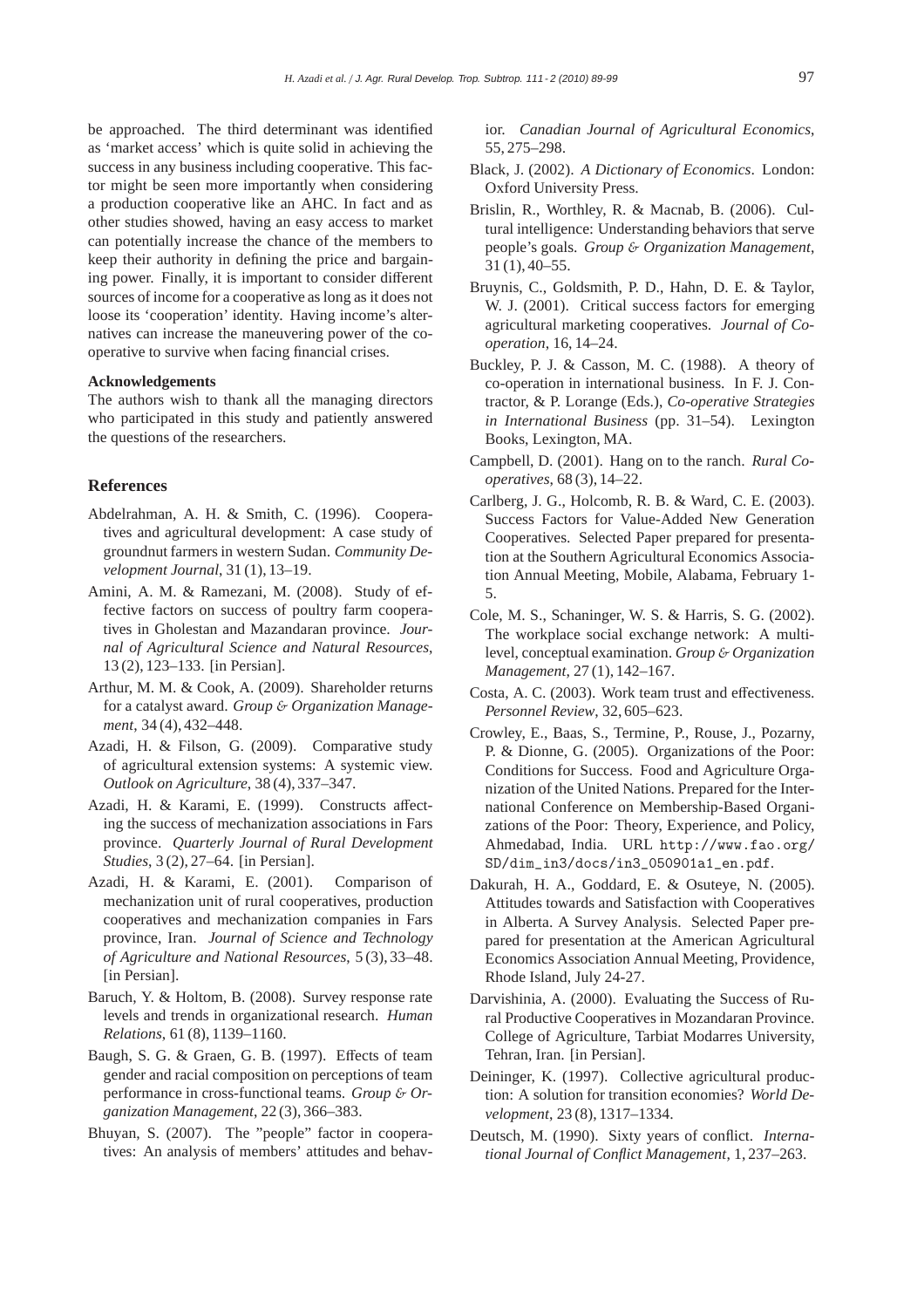- Esman, M. J. & Uphoff, N. T. (1988). *Local Organizations. Intermediaries in Rural Development*. Cornell University Press.
- Gripsrud, G., Lenvik, G. H. & Olsen, N. V. (2000). Influence Activities in Agricultural Cooperatives: The Impact of Heterogeneity. Paper submitted to "The Food Sector in Transition – Nordic Research", June 14-15, 2000. Oslo, Norway.
- Gunn, C. (2006). Cooperatives and market failure: Workers' cooperatives and system mismatch. *Review of Radical Political Economics*, 38, 345–354.
- Hakelius, K. (1996). *Cooperative Values Farmers' Cooperatives in the Minds of Farmers*. Ph.D. thesis Dissertation No. 32, Swedish University of Agricultural Sciences, Uppsala.
- Harris, A., Brenda, S. & Fulton, M. (1996). New generation cooperatives and cooperative theory. *Journal of Cooperatives*, 11, 15–28.
- Hobman, E. V., Bordia, P. & Gallois, C. (2004). Perceived dissimilarity and work group involvement: The moderating effects of group openness to diversity. *Group* & *Organization Management*, 29 (5), 560–587.
- Hovelaque, V., Duvaleix-Treguer, S. & Cordier, J. (2009). Effects of constrained supply and price contracts on agricultural cooperatives. *European Journal of Operational Research*, 199, 769–780.
- Karami, E. & Rezaei-Moghaddam, K. (2005). Modeling determinants of agricultural production cooperatives' performance in Iran. *Agricultural Economics*, 33, 305–314.
- Karantininis, K. & Zago, A. M. (2001). Endogenous membership in mixed duopsonies. *American Journal of Agricultural Economics*, 83, 1266–1272.
- Kirchmeyer, C. (1995). Demographic similarity to the work group: A longitudinal study of managers at the early career stage. *Journal of Organizational Behavior*, 16, 67–83.
- Kirkman, B. L., Tesluk, P. E. & Rosen, B. (2004). The impact of demographic heterogeneity and team leader-team member demographic fit on team empowerment and effectiveness. *Group* & *Organization Management*, 29 (3), 334–368.
- Lichtenstein, R., Alexander, J. A., Jinnett, K. & Ullman, E. (1997). Embedded intergroup relations in interdisciplinary teams. Effects on perceptions of level of team integration. *Journal of Applied Behavioral Science*, 33 (4), 413–434.
- Lui, S. S. & Ngo, H.-Y. (2005). The influence of structural and process factors on partnership satisfaction in interfirm cooperation. *Group* & *Organization Management*, 30 (4), 378–397.
- Masoomi, A. (1988). Soci-economic Impacts of Rural Production Cooperatives. Agricultural Organization Report, Shiraz, Iran. [in Persian].
- Milliken, F. J. & Martins, L. L. (1996). Searching for common threads: Understanding the multiple effects of diversity in organizational groups. *Academy of Management Review*, 21, 402–433.
- Niazi, M., Hossieni, H. & Akbari, B. (1975). A Baseline Investigation of Rural Cooperatives and Their Influence in Social and Economic Status in Rural Areas of Iran. Ministry of Agriculture, Deputy of Program Planning, Tehran, Iran. [in Persian].
- Nyoro, J. K. & Ngugi, I. K. (2007). A Qualitative Analysis of Success and Failure Factors of Agricultural Cooperatives in Central Kenya. In C. B. Barrett, A. G. Mude, & J. Omiti (Eds.), *Decentralization and the social economics of development: lessons from Kenya, Part 1: Successes and failures of decentralization in rural Kenya* chapter 2. (pp. 13–22). CAB International, Willingford, UK.
- Ollila, P. & Nilsson, J. (1997). The position of agricultural cooperatives in the changing food industry of Europe. In J. Nilsson, & G. van Dijk (Eds.), *Strategies and Structures in the Agro-Food Industries* chapter 8. (pp. 130–150). Van Gorcum & Comp. Assen: The Netherlands.
- Oosterhof, A., van der Vegt, G. S., van de Vliert, E. & Sanders, K. (2009). Valuing skill differences: Perceived skill complementarity and dyadic helping behavior in teams. *Group* & *Organization Management*, 34 (5), 536–562.
- Ortman, G. F. & King, R. P. (2007). Agricultural cooperatives II: Can they facilitate access of small-scale farmers in South Africa to input and product markets? *Agrekon*, 46 (2), 219–244.
- Ozdemir, G. (2005). Cooperative-shareholder relations in agricultural cooperatives in Turkey. *Journal of Asian Economics*, 16, 315–325.
- Pinto, A. C. (2009). Agricultural Cooperatives and Farmers Organizations - Role in Rural Development and Poverty Reduction. Agricord, Swedish Cooperative Centre, UN - Department of Economic and Social Affairs (DESA). URL http://www.un.org/esa/socdev/egms/docs/ 2009/cooperatives/Pinto.pdf.
- du Plessis, C. G. A. (2008). Ethical failure under the agency logic: Grounding governance reform in a logic of value. *Group* & *Organization Management*, 33 (6), 781–804.
- Prakash, D. (2000a). *Capacity Building of Agricultural Cooperatives to Meet the Market and Human Resources Development Demands. A Step-by-step Approach*. Participatory Management Development Advisory Network. New Delhi: India.
- Prakash, D. (2000b). Development of Agricultural Cooperatives. Relevance of Japanese Experiences to Developing Countries. Paper presented at the 14th ICA-Japan International Training Course on "Strengthening Management of Agricultural Cooperatives in